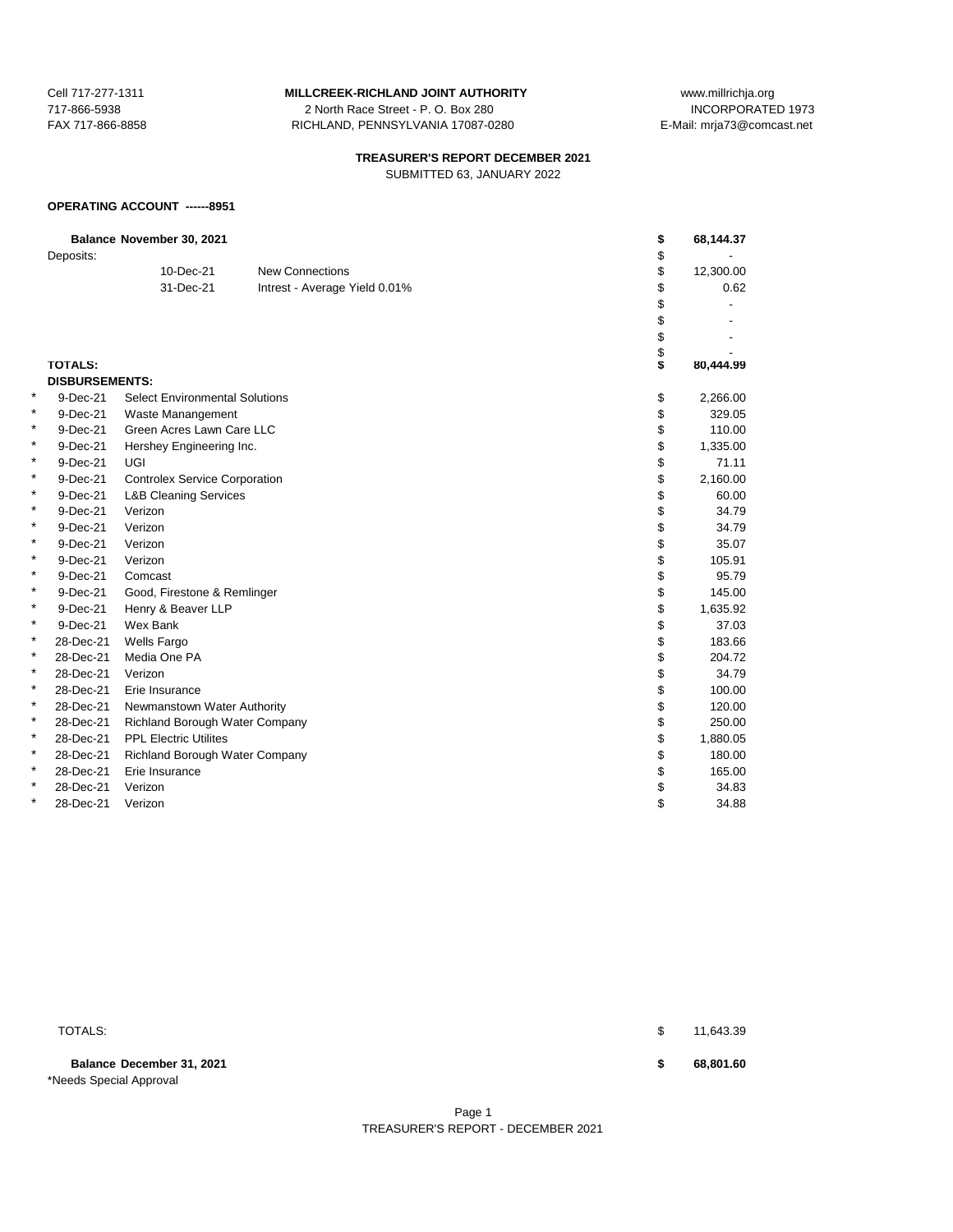#### **PAYROLL ACCOUNT ------8944**

| Balance November 30, 2021<br>Deposits:                       | \$<br>\$ | 11,443.89         |
|--------------------------------------------------------------|----------|-------------------|
| 31-Dec-21<br>Intrest - Average Yield 0.01%<br><b>TOTALS:</b> | \$<br>\$ | 0.10<br>11,443.99 |
| Disbursements:                                               |          |                   |
|                                                              | \$       |                   |
| 31-Dec-21 Jan Klaus                                          | \$       |                   |
| 31-Dec-21 Maybelle Morgan                                    | \$<br>\$ | 406.88<br>371.98  |
| 31-Dec-21 John Wolgemuth                                     | \$       | 35.27             |
| 31-Dec-21 Jan Klaus                                          | \$       | 35.27             |
| 31-Dec-21 James Bottomley                                    | \$       | 35.27             |
| 31-Dec-21 Maybelle Morgan                                    | \$       | 79.02             |
| 31-Dec-21 Rebecca Schnoke                                    | \$       | 162.67            |
|                                                              | \$       |                   |
|                                                              | \$       |                   |
|                                                              | \$<br>\$ |                   |
|                                                              | \$       |                   |
| <b>TOTALS:</b>                                               | \$       | 1,126.36          |
| Balance December 31, 2021                                    | \$       | 10,317.63         |
| <b>REVENUE ACCOUNT</b>                                       |          |                   |
| JONESTOWN BANK AND TRUST COMPANY (JBT) - ------1958          |          |                   |
| Balance November 30, 2021                                    | \$       | 7,015.50          |
|                                                              | \$       |                   |
| Deposits for DECEMBER 2021 to JBT by Customers               | \$       | 7,993.27          |
| SWEEP TO PLGIT Operating Account FROM JBT                    | \$       | 9,781.77          |
| Disbursements:                                               | \$<br>\$ |                   |
|                                                              |          |                   |
|                                                              | \$       |                   |
| Balance December 31, 2021                                    | \$       | 5,227.00          |
| <b>ACCOUNT PAYABLE</b>                                       |          |                   |
| John H Wolgemuth                                             | \$       | 35.27             |
| Arthur Wealand --> ABSENT DEC 2021 MTG                       | \$       |                   |
| James Bottomley                                              | \$       | 35.27             |
| Jan D. Klaus                                                 | \$       | 35.27<br>79.02    |
| Maybelle Morgan<br>Rebecca Schnoke                           | \$<br>\$ | 162.67            |
|                                                              | \$       |                   |
|                                                              | \$       |                   |
|                                                              | \$       |                   |
|                                                              | \$       |                   |
|                                                              | \$       |                   |
|                                                              | \$       |                   |
| <b>TOTALS:</b>                                               | \$<br>\$ | 347.50            |

Page 2 TREASURER'S REPORT - DECEMBER 2021